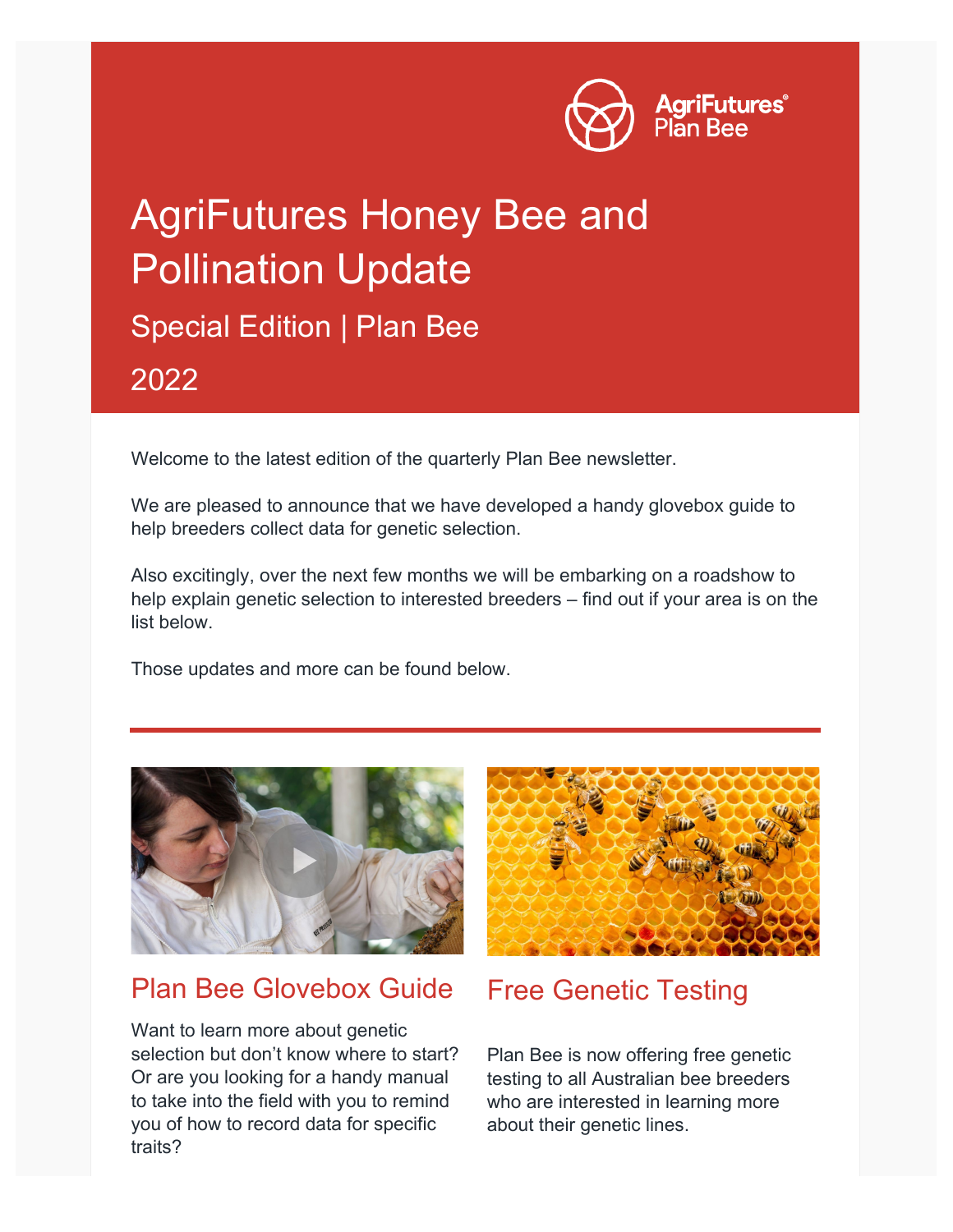The program is open to interested breeders who are already collecting data, or are interested in collecting data' for trait selection.







## Understanding plant nutrition

At Plan Bee, we learn a lot from other animal industries such as livestock, where genetic selection is commonplace. But what else can we learn from other industries?

#### [Find out more ›](https://agrifutures.com.au/news/to-understand-our-bees-we-must-understand-our-plants/?)



## Plan Bee Hits the Road

We're pleased to announce that Plan Bee will be hitting the road for a national roadshow to educate key breeders on the work being undertaken by Plan Bee and to encourage participation in the program.

First stop is Brisbane, check out the invite below.



## What is uncapping?

With the industry on continual "Varroa watch", its important to think about ways to defend against a possible incursion.

Check out this article by Nadine Chapman on uncapping behaviour, and the steps that Plan Bee is taking to breed for this important trait.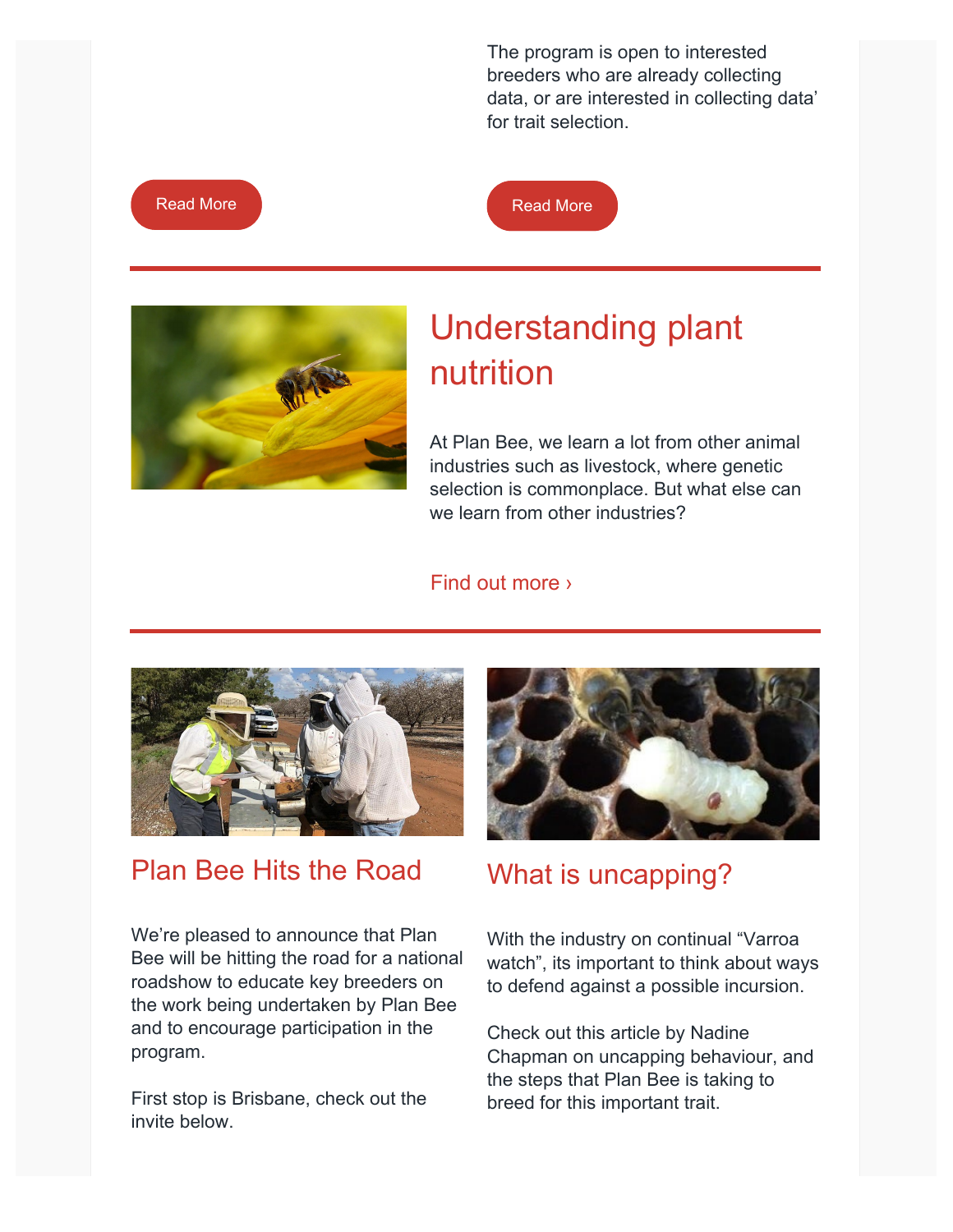If you are interested in getting involved with the Plan Bee program please get in touch:

**Paul Blackshaw** | Paul.Blackshaw@agrifutures.com.au

For more program updates, visit:

[agrifutures.com.au/plan-bee](https://www.agrifutures.com.au/plan-bee/)

[extensionAus Beekeeper page](https://extensionaus.com.au/professionalbeekeepers/how-is-plan-bee-different-from-previous-breeding-programs/)



Plan Bee is supported by funding from the Australian Government Department of Agriculture, Water and the Environment as part of its Rural R&D for Profit program, participating research institutions and industry.







THE UNIVERSITY OF

DNEY

**Better Bees WA Inc** 

WHEEN BEE **FOUNDATION** 

#### Our supporters





**Monson's Honey** and Pollination





Commercial beekeepers via the Wheen Bee Foundation

**SOUTH PACIFIC SEEDS** 

SINCE